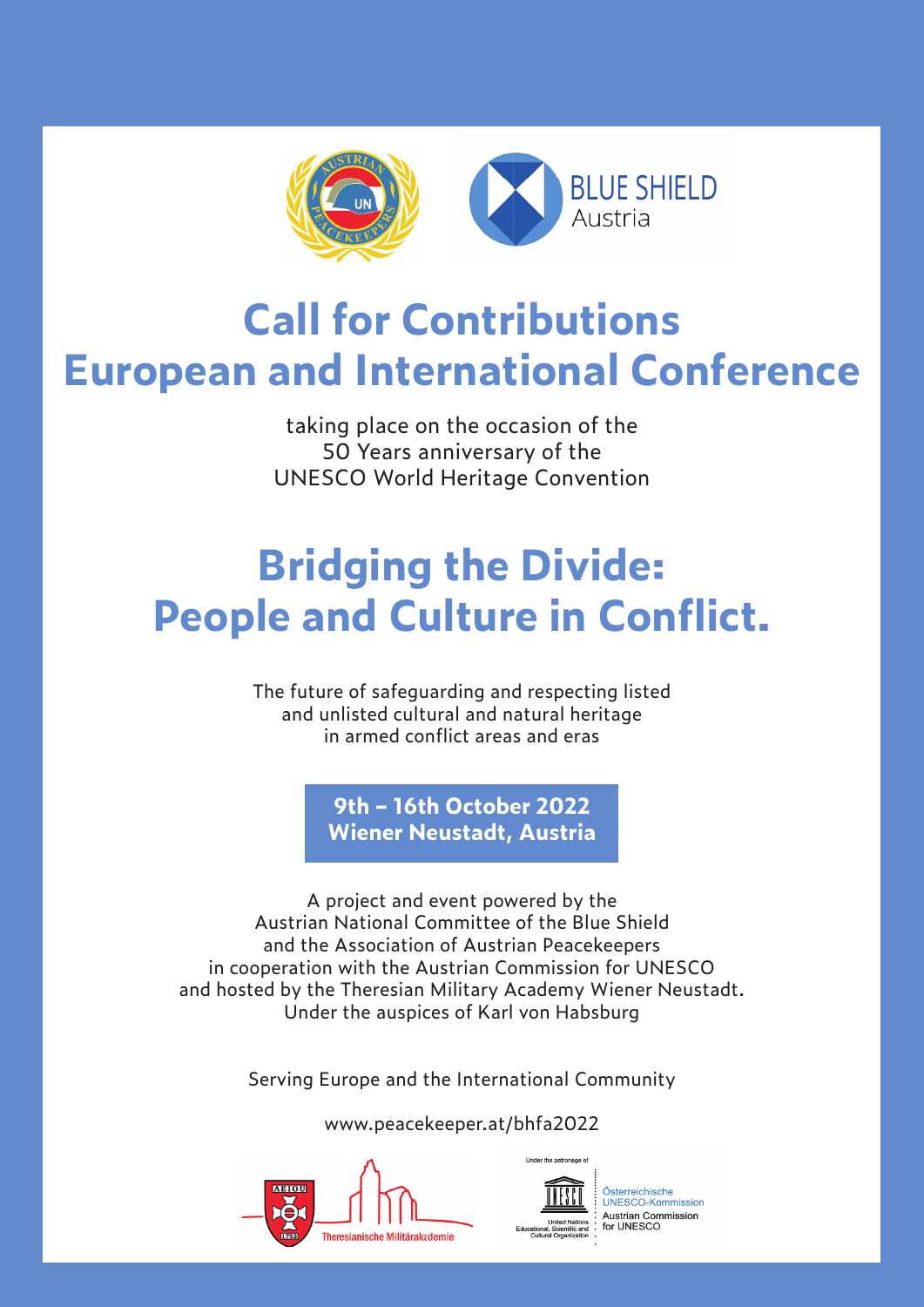### **Project and event objectives**

- 1. Another war has sparked off in the Ukraine and is causing the suffering of people as well as the loss of their cultural heritage. But this heritage should serve as the cement of cohesion of the diverse communities and as a fundament of a peaceful future of a polyglot, multicultural, multiethnic and multireligious society.
- 2. We as expert communities are rightly expected to serve people in their needs and dire straits and therefore to strive for performing not just another conference on culture in conflict with another predictably repetitive outcome. But based on lessons learned – successes and failures of the legal regime of CPP and its implementation and execution in the past two decades – we must set out drafting the practice of future CPP of the decade to come.
- 3. Civil and military expert communities have failed to create a reasonable, responsible and responsive cooperation throughout the past decades and therefore missed the decisive opportunities to comprehensively and sustainably generate impact on the development of CPP in armed conflict.
- 4. Caveats continue to divide the civil as well as the military communities and, of course, the civil from the military expert communities. Bridging the divide has been repeatedly demanded as the imperative and major step forward. We must succeed in this endeavor by leaving our civil and military academic silos and crossing the no-man's-land of noncooperation; by introducing interdisciplinary and transdisciplinary, inclusive and participative projects and research approaches as one all-in expert community; by developing academic knowledge exchange via practical knowledge and hands-on experience into future operative.
- 5. A prime objective of all of us must be the honest broadening of the horizon from the conventional (Euro-centric) UNESCO World Heritage concept to an embracive and inclusive understanding of culture and heritage in general and in conflict: targeted heritage ranging from monuments to market places – from the bazar or suq to Christkindl Markt, the importance of landmarks and landscapes. How do different concepts of cultural heritage interact with the various concepts and doctrines of cultural protection?
- 6. In recognition of the imperative of a soon and sustainable integration of cultural property protection in the planning and operations of all UN Peacekeeping missions as well as in the education and training of UN Peacekeeping Officers, we strive for preparing the standard for guidelines, a manual, and a training format.
- 7. We reach out for bringing together the establishment of international research with the next generation research worldwide – as it is up to the next generation to shape the future.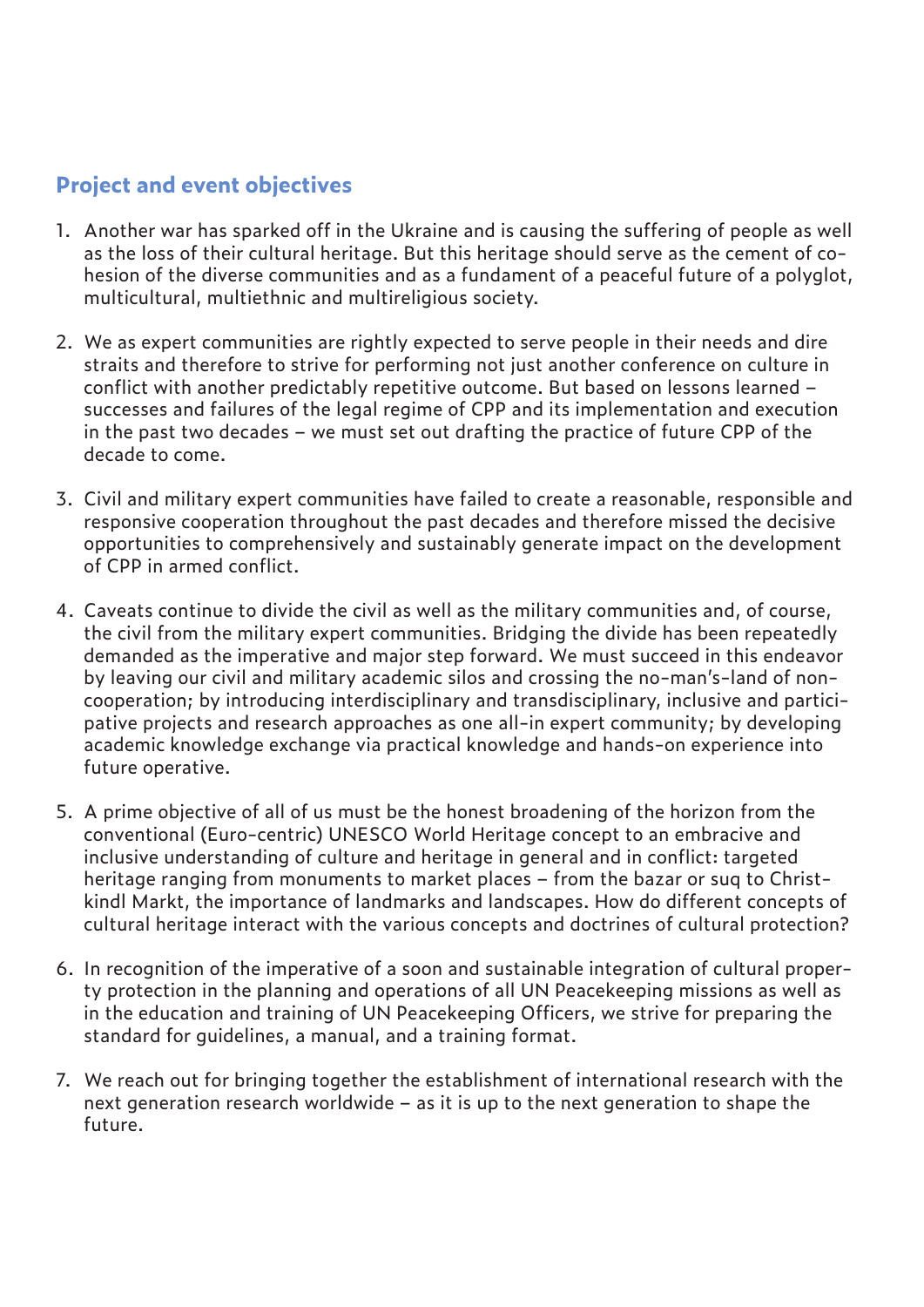#### **Project and event concept**

- 1. Expert Workshop Series
	- a. Hermeneutical foundations of culture and conflict
	- b. Future trends in research + development
	- c. IHL in theory, mil operations, and at criminal court
	- d.CPP and CIMIC in conflict and post-conflict scenarios
	- e. CPP, illicit trafficking and stability policing
	- f. Teaching, training, and capacity building in milCPP
	- g. The way ahead: broadening horizons of CPP
- 2. Blue Helmet Forum Austria 2022/ Blue Helmet Blue Shield Forum: Protection of Cultural Heritage in Peace Operations II: Guidelines and Training
- 3. Virtual Poster Exhibition and Newbies Competition
- 4. World Heritage Anniversary Symposium *Federal Minister of Defence, Ms Klaudia Tanner, presiding UNESCO General Director, Ms Audrey Azoulay, presiding (TBC) President Blue Shield Austria, Karl von Habsburg, presiding*
	- Caleidoskope of current conflict
	- UNESCO, World Heritage, and Culture in Conflict
	- CPP and the future of UN Peacekeeping
- 5. CPP Field Exercise Developing a milCPP situation: the UNESCO World Heritage Semmering Railway. A new Austrian Jubilee model of CPP

### **Participating and Contributing**

Call for Contributions: opens on 1st May 2022 and closes on 30th July 2022

- Proposals to be submitted to: blueshield@blueshield.at
- Proposals shall contain:
	- name, affiliation, and contact information;
	- choose conference section  $1 3$ , or workshop a  $f$ ;
	- choose format (see below);
	- short bio (max 1000 characters);
	- abstract (max 3500 characters).
- Accepted formats of contributions: short papers (20 minutes), virtual posters (landscape format) or PPT videos (20 minutes or 10 slides)
- Proposals will be subject to international peer review.